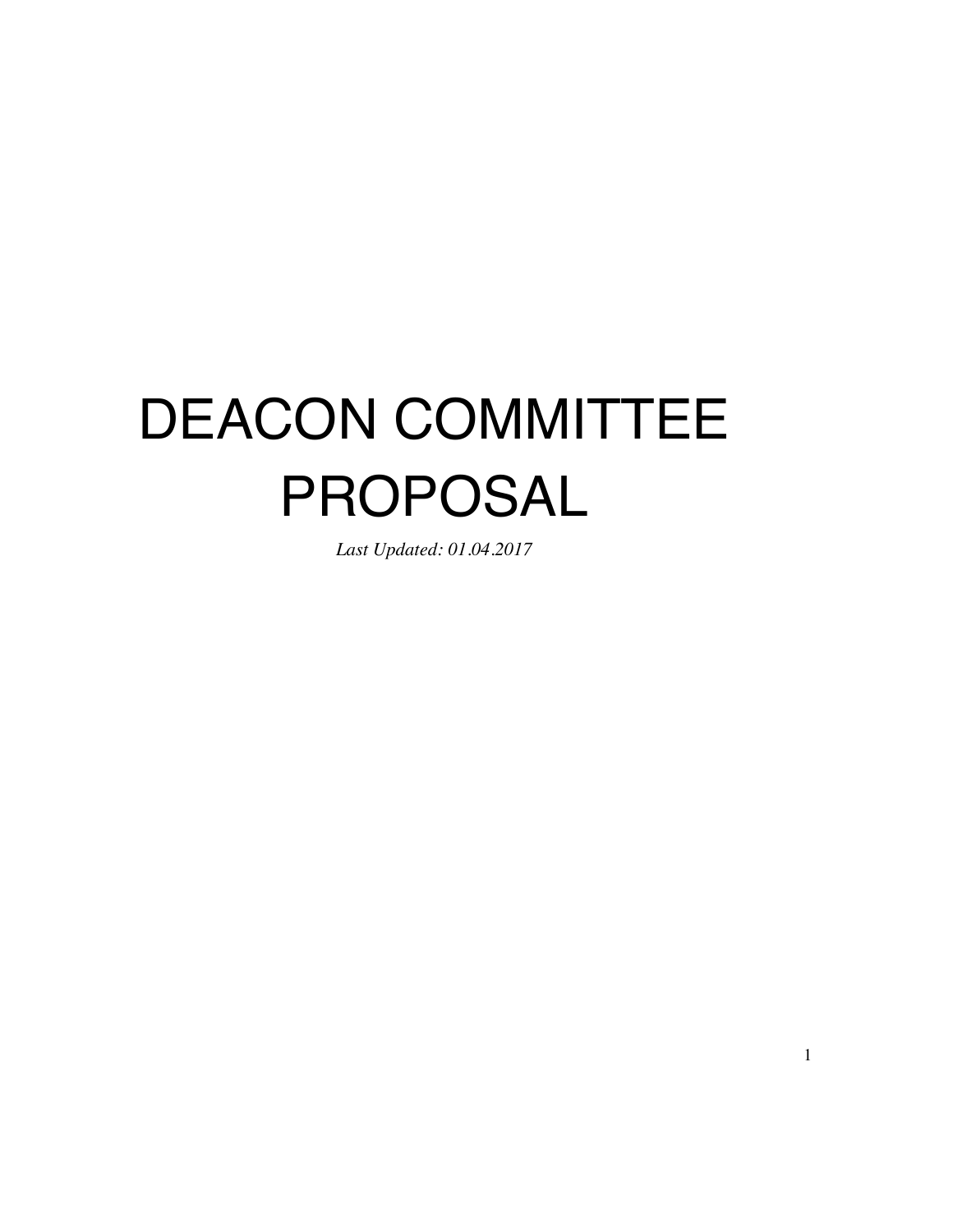# TABLE OF CONTENTS

| . 6       |
|-----------|
|           |
|           |
| Precedent |
|           |
|           |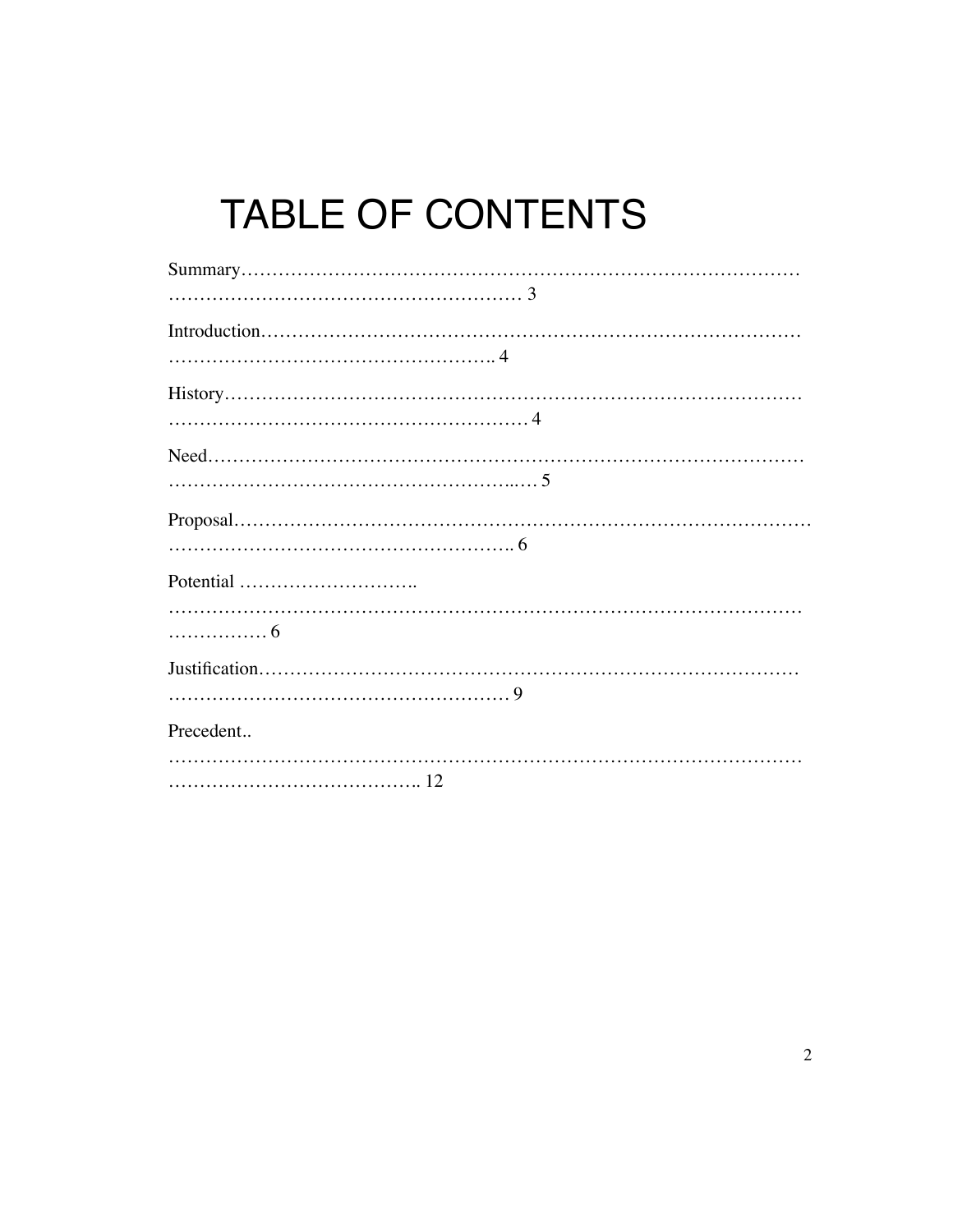### SUMMARY

There is a great opportunity for PCA churches in central Florida and across our denomination to work together in the area of diaconal and mercy ministries. In response to this opportunity, we propose a permanent Deacon Committee of the Central Florida Presbytery (CFP) be established for the purpose of elevating the office of the diaconate, championing diaconal ministry and facilitating greater awareness and cooperative action in the areas of mercy and justice in our region. What is ultimately at stake as we seek to address this opportunity is the credibility of our collective witness to the gospel in central Florida. We cannot *declare* the gospel which Jesus called "good news to the poor" (Luke 4:18) without *demonstrating* this good news in concrete actions that minister to practical needs of our community. Word and deed ministries are most powerful when they are held together not only in the lives of individuals and local churches but also at the regional, presbytery level. This is why we recommend the establishment of a CFP Deacons Committee.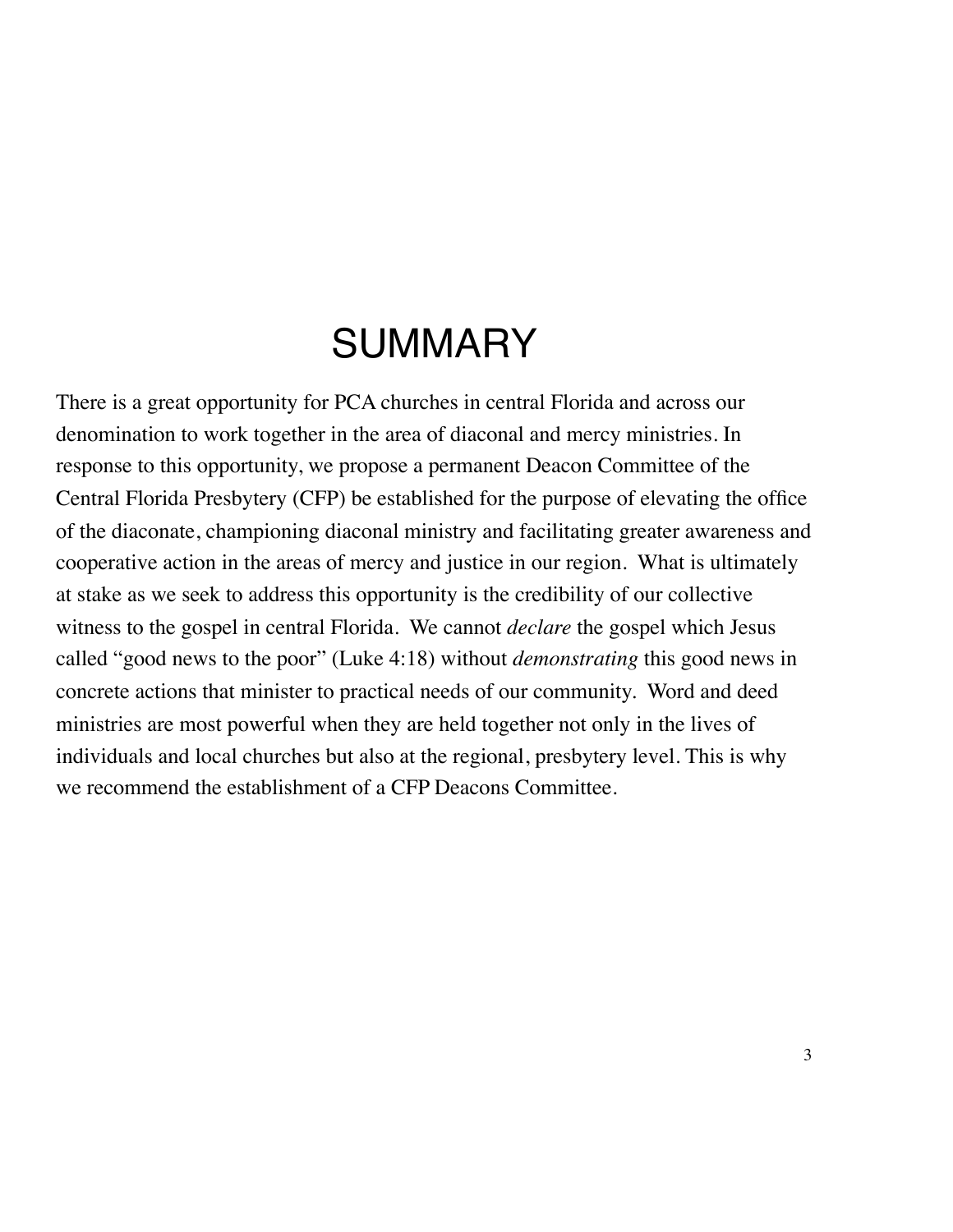### INTRODUCTION

The purpose of this document is to provide a rationale for the establishment of a permanent deacon committee of the Central Florida Presbytery (CFP). This rationale begins with a story, narrating the brief history of the Florida Deacons Fellowship (FDF). It continues with an explanation of the need for greater cooperation in the area of diaconal ministry and a specific proposal to address this need. Finally, this document concludes with an explanation of the biblical and confessional justification and historical precedent for the approach that is being proposed.

# **HISTORY**

The Florida Deacons Fellowship (FDF) began in 2011 as a voluntary association of mostly PCA pastors and deacons based upon the simple conviction that we need each other. Out of a concern that there is an unhealthy tendency for deacons from different churches to work in isolation, this fellowship of like-minded pastors and deacons began meeting together.

- In 2012, FDF held its first Annual Gathering at Orangewood Presbyterian Church to discuss the issue of disaster preparedness led by Curt Moore and several other speakers.
- In 2013, the Annual Gathering was held at Reformed Theological Seminary where Randy Nabors, the MNA Coordinator of Urban and Mercy Ministries and Director of the New City Network, spoke on the topic of "connecting to serve."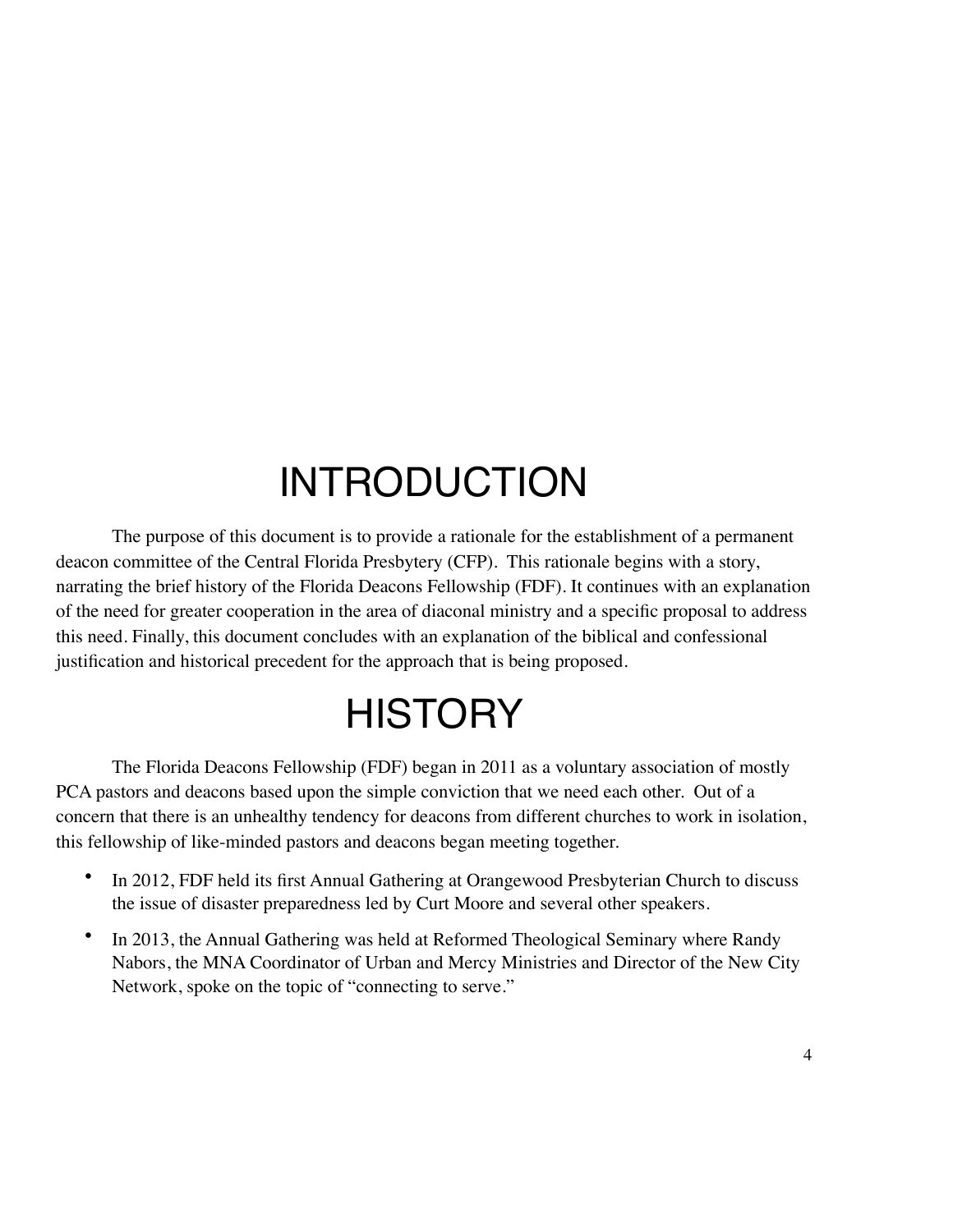- In 2014, Mo Leveritt**,** founder of Desire Street Ministries, challenged the Fellowship with the biblical "mandate and model" for diaconal ministry.
- In 2015, Dr. David Apple, who has served as the Director of Mercy Ministries at the historic Tenth Presbyterian Church in Philadelphia for over 25 years, spoke to the Central Florida Presbytery before leading FDF's fourth Annual Gathering on the topic of "Everyone's a Deacon." Dr. Apple underscored Jesus' role as the Divine Deacon and Supreme Servant of the church (Matthew 20:25-28; John 13:12-17, 34-35).

While these gatherings have grown larger each year and fostered increasingly significant interaction among diaconates from multiple PCA churches, they have only scratched the surface of the need for greater cooperation among deacons throughout the CFP.

### Need

We live in a culture that is increasingly suspicious of religious institutions in general and the Christian church in particular. Since the 1960s there has been a dramatic decline in the average American's goodwill towards institutional Christianity. While many factors have contributed to this decline, one significant trend that has accompanied it has been the tendency for the church to hand over the work of mercy and justice to the state, philanthropic organizations, and parachurch ministries. As a result of this trend, very few local churches are able to respond to complex social issues like generational poverty, homelessness, mental illness, geriatric care, access to medical services, juvenile delinquency, refugee care, unemployment, drug addiction, disaster relief and other entrenched societal ills which require substantial resources and a high level of organization to address.

Compounding this problem is the fact that pastors often lack the skillset needed to equip deacons for the work of mercy ministry, due in part to the fact that most seminaries do not devote a significant portion of their curriculum to teaching pastors about the biblical office of the deacon or equipping them to lead deacons, practically speaking. Consequently, deacons themselves often lack any substantial biblical or practical training. Some of our churches do not even have deacons and many church diaconates operate on a model that is less than biblical.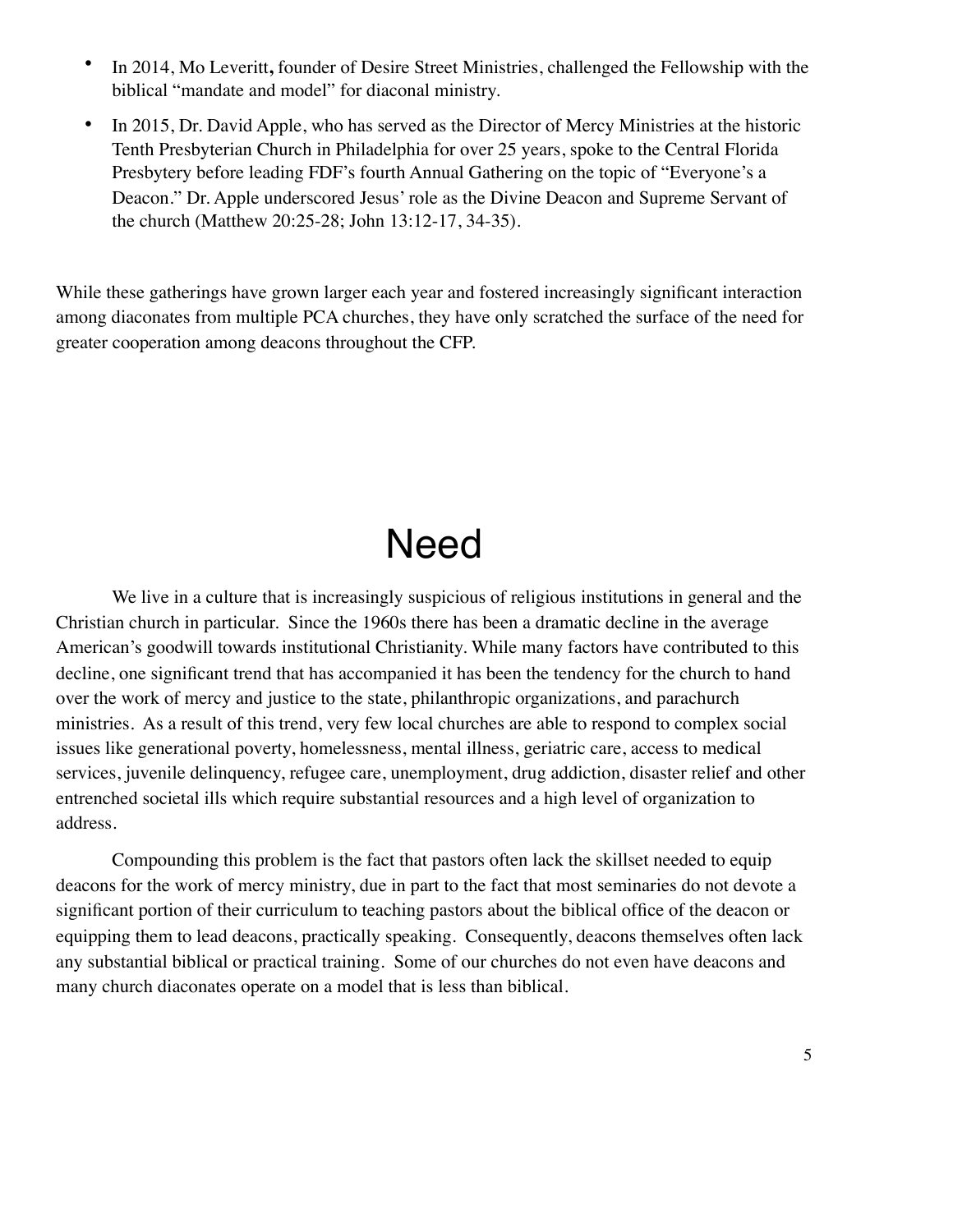As the church has gradually handed over her diaconal responsibilities to secular and parachurch organizations we have lost the collective wisdom needed to seek the welfare of the city. There are, of course, important exceptions to this unfortunate state of affairs, but one thing is clear: *we are not currently cooperating as effectively as we should be in the area of diaconal ministry especially at the regional level*. There is, therefore, a significant need for the institutional church, especially at the presbytery level, to elevate this underappreciated office, to encourage deacons, and to initiate and facilitate cooperative action in our region as only the presbytery can do.

What is ultimately at stake as we seek to address this need is really nothing less than the credibility of our collective witness to the gospel in central Florida. Because Jesus is the Divine Deacon and Supreme Servant of the church (Matt. 20:25-28; John 13:12-17, 34-35; Phil.2:6-8), we cannot *declare* the gospel which Jesus described as "good news to the poor" (Luke 4:18) without *demonstrating* the gospel in concrete actions that minister to the neediest and most vulnerable members of our community. Word and deed must be held together not only in terms of our own individual lives or local churches but collectively and strategically as the institutional church in our region.

### Proposal

In response to this need, we propose a permanent deacon committee of the CFP be established for the purpose of championing diaconal ministry in our region by exploring, reporting, and advising the CFP how we may collectively elevate the office of deacon, encourage deacons and facilitate greater cooperative diaconal ministry in our presbytery. No action taken by the committee shall in any way be used to replace, substitute, or circumvent the authority and responsibility of the local church.

Indeed, some immediate benefits that will be felt in local churches as a result of adopting this proposal will include:

- 1. TE's and RE's will benefit from hearing regular updates, stories and testimonies about the state of the diaconate across our presbytery (e.g., in much the same way that we regularly hear from church planters, RUF, MNA and other ministries).
- 2. Deacons will benefit not only from knowing that Presbytery values and cares about them and the work they do but from shared resources that will come out of this committee. *The*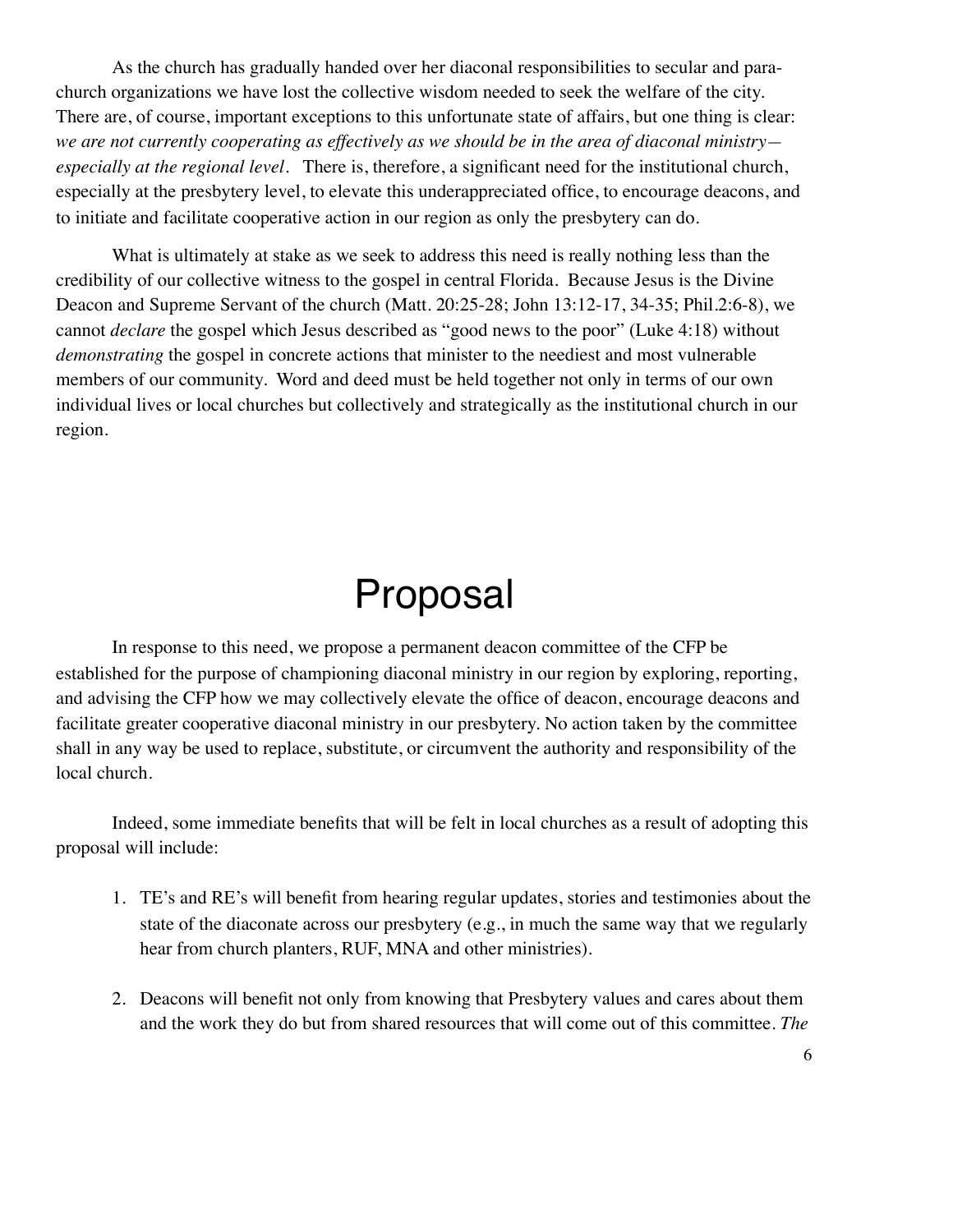*Book of Church Order* says, "deacons may, with much advantage, hold conference from time to time for the discussion of the interests committed to them" (BCO 9-6). And a permanent deacon committee would help facilitate these gatherings.

3. Local church members will also benefit from a variety of trickle-down effect as greater awareness regarding the state of the diaconate is promoted and greater cooperative action in the area of mercy ministry is fostered in our region.

### **Potential**

We believe that forming a deacon committee at the presbytery level has the potential to produce the following fruit in three key phases—short-term, mid-term, and long-term—by God's grace and with his blessing.

#### *Short Term:*

#### *Fellowship and Discovery Phase (1-3 years)*

#### **1. Fellowship and Encouragement**

- a. Establishing a permanent deacon committee would send a very encouraging message to deacons throughout our region. By giving attention to the state of the diaconate at every presbytery meeting, presbytery would demonstrate that deacons matter. This is one basic way that we can reaffirm the importance of this under-appreciated office in the church.
- b. Creating this committee would foster greater awareness and improve communication, generate networking opportunities, and, generally speaking, be catalytic in creating a culture of diaconal community.
- c. The Florida Deacons Fellowship is currently a loosely affiliated voluntary association of pastors, deacons, and motivated lay people who are active in mercy ministry that come together at least once a year to participate in an Annual Gathering. This fellowship would be significantly enhanced by the official endorsement of the CFP (in accordance with BCO 9-6) and the practical oversight of the CFP deacon committee.

#### **2. Regional Needs Assessment and Asset Mapping**

a. A CFP deacon committee would be in a unique position to assess the "The State of the Dicaonate" in our region, identifying both strengths and weaknesses.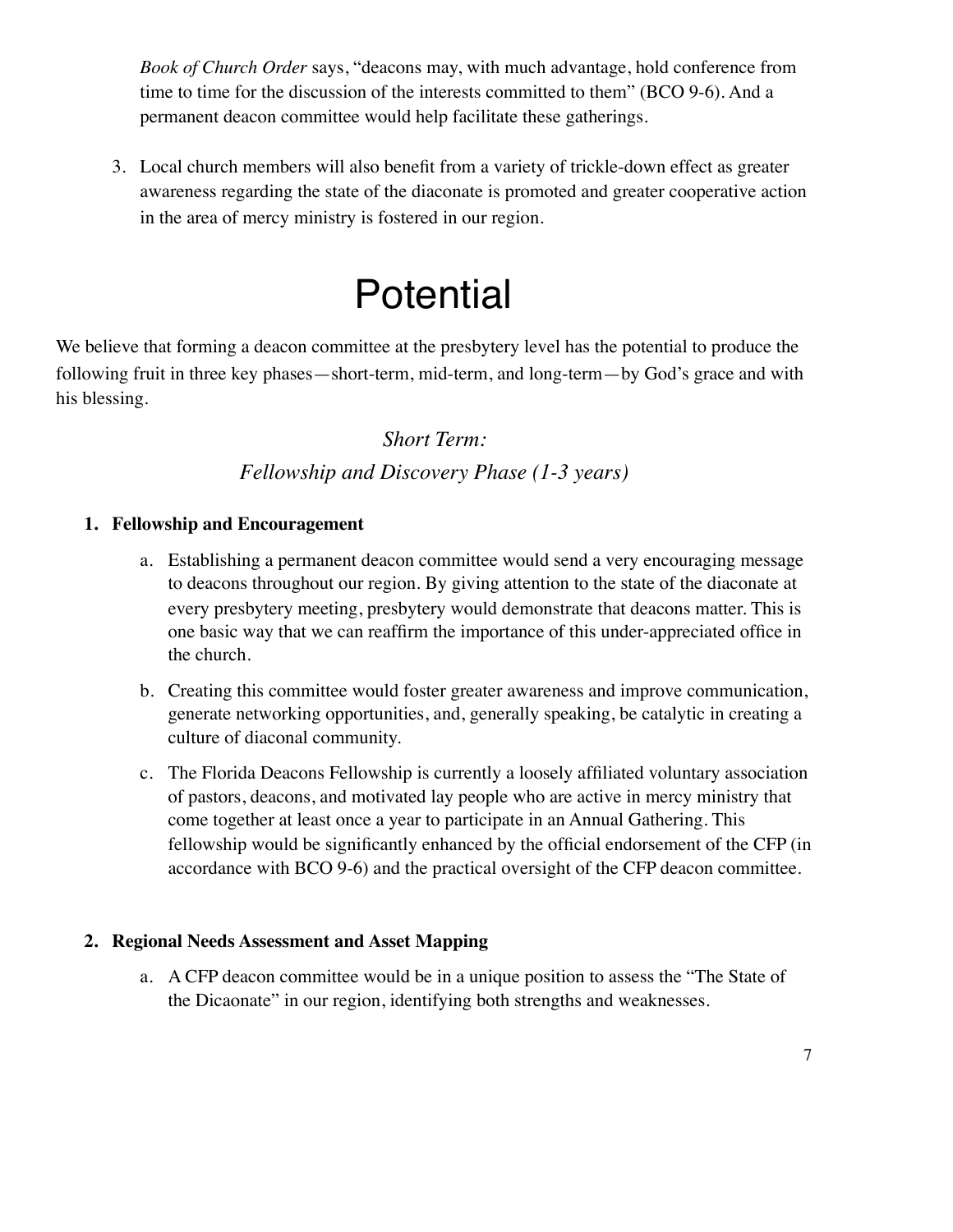b. In addition to identifying these strengths and weaknesses, the committee would provide a context for pin-pointing the most acute community needs in our region (e.g., homelessness etc.)

#### **3. Regional Information Sharing**

- a. This committee's quarterly reports to presbytery would serve as the starting point for sharing information and provide a baseline for presbytery's collective knowledge.
- b. Beyond quarterly reports, the committee could facilitate the sharing of information resources relevant to deacons, including best practices, diaconal policy papers, referral services, church listings, and contact information via a website or other tool. The Florida Deacons Fellowship already has an active Facebook page. A domain name has also been purchased for the purpose of creating a FDF website.

#### *Mid-Term:*

#### *Networking and Project Partnership Phase (3-5 years)*

#### 1. **Regional Training Workshops**

a. Because there are countless social ills that the church is called to address through mercy and justice ministries, there is a perennial need for ongoing training and education. The establishment of this committee would facilitate opportunities for diaconal workshops to address specific issues.

#### **2. Regional Joint Service Projects**

- a. The committee would be a natural communication hub for joint service opportunities. For example, adopting a church plant. Larger and more established churches may adopt younger and newly forming churches that lack deacons and seek to serve their members and their community.
- b. The committee may sponsor a planning meeting on disaster preparedness in coordination with MNA.

#### **3. Regional Deacons Fund**

a. Following the example of other regions like the Tennessee Valley Presbytery, which has established a regional mercy fund, the deacon committee could oversee the collection and manage the disbursement of funds for regional mercy ministry needs (cf. Acts 11:27-30; 1 Corinthians 16:1-4; 2 Corinthians 8-9). For more details on how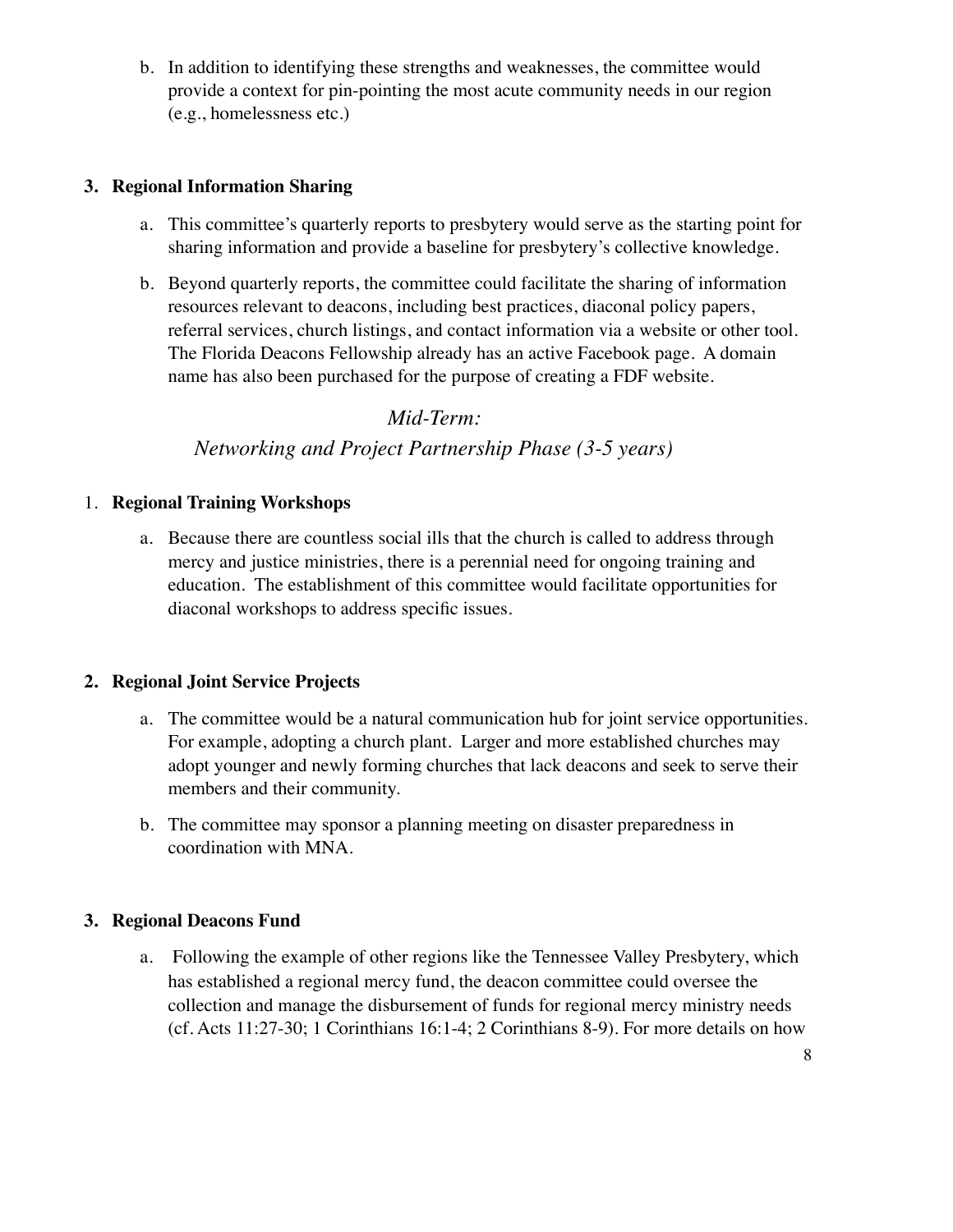this could potentially work, see Appendix A: "Manual of Operations for the Permanent Committee on Mercy of the Tennessee Valley Presbytery."

*Long Term: Major Development Phase (5-10 years and beyond)* 

#### **1. Full-time Deacon called by the Central Florida Presbytery**

a. As our cooperative efforts expand, it would be advantageous for the CFP to call a full-time deacon to serve our region under the oversight of the deacon committee. This relationship would be analogous to the way presbyteries currently oversee RUF ministers. Since presbytery committees are inherently limited by the busy schedules of their members, a full-time deacon, dedicated to coordinating cooperative mercy ministry at the regional level, would not only be able to accomplish administrative work on behalf of the committee but would be freed to support and connect deacons and churches throughout central Florida. This deacon would be in a unique position to serve the servants of the church as the point person for mercy ministry in our area.

#### **2. Central Florida Diaconal Facilities**

a. As diaconal ministry within our presbytery becomes increasingly active and interactive there will be greater opportunity to leverage resources and invest in permanent mercy ministry facilities. These facilities could be used not only to provide office space for diaconal ministry but also to address a variety of regional community needs (e.g., homeless shelters, transitional housing units, food banks, employment and financial counseling centers, medical clinics etc.).

#### **3. Sharing Knowledge with other Presbyteries**

a. If the Lord blesses our cooperative diaconal efforts the lessons we learn could be shared with other PCA presbyteries to promote and enhance diaconal ministry throughout the denomination.

### Justification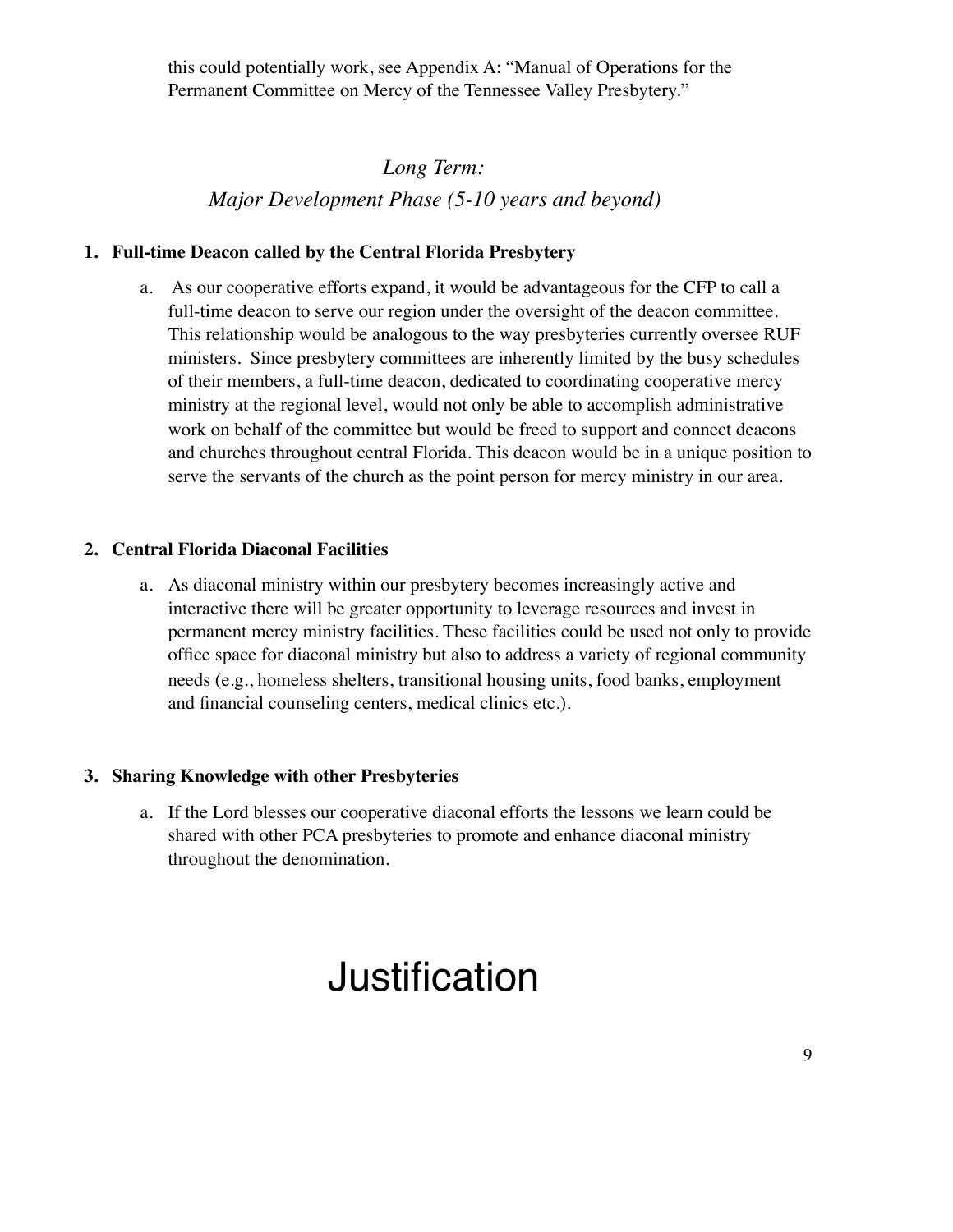Ample justification for the establishment of a deacon committee for the purposes outlined above is found in (1) Scripture (2) the *Westminster Standards* and (3) the PCA's *Book of Church Order*.

#### <span id="page-9-3"></span>*Scripture*

<span id="page-9-2"></span>The Bible requires individual Christians to care for the poor through private acts of generosity and justice[.](#page-9-0)<sup>1</sup> But the Bible also calls Christians to come together and care for the poor *collectively*, through strategically organized works of public generosity overseen by the institutional church at the local, regional and global level[.2](#page-9-1)

During the Old Testament period, the Law of Moses included a vast array of different requirements which officially codified God's special concern for the poor. And this vast array of laws was organized in such a highly systematic fashion that it constituted the first social welfare system in human history. For example, in addition to commanding individual Israelites to be generous to the needy (Deuteronomy 15:7-8), the Law of Moses included a variety of rules and requirements that were given in order to provide for the destitute and protect the vulnerable from falling into social and economic ruin. These laws included generous, interest free loans and securities (Exodus 22:25-27; Leviticus 25:35-38; Deuteronomy 23:19-20; Deuteronomy 24:6, 10-13, 17); the sabbatical year and the Jubilee year of release (Exodus 23:10-11; Leviticus 25:1-7, 18-22); gleaning and scrumping rights (Leviticus 19:9-10; 23:22; Deuteronomy 23:24-25; 24:19-22); and the triennial tithe for the poor (Deuteronomy 14:28-29; 26:12-13), to mention some key examples. When taken together with the general requirement of private charity, these laws gave official legal expression to God's desire for there to be "no poor" among his people (Deuteronomy 15:4; cf. Acts 4:34).

Similarly, in the New Testament we learn that the earliest Christian communities never limited their works of mercy ministry to their local fellowships. From the outset, the earliest Christian communities looked beyond the needs of their own immediate congregations to regional and even international concerns. For example, Luke tells us in the book of Acts that when believers in Antioch heard of the famine that was about to hit Judea, the church in that region responded by taking up a collection for the church in Judea.

"Now in these days prophets came down from Jerusalem to Antioch. And one of them named Agabus stood up and foretold by the Spirit that there would be a great famine over all the world (this took place in the days of Claudius). So the disciples determined, every one

<span id="page-9-0"></span>[<sup>1</sup>](#page-9-2) See for example: Deuteronomy 15:7-8; Psalm 37:21; Proverbs 3:27; 11:25; 14:31; 19:17; 29:7; 31:8-9; Micah 6:8; Matthew 5:42; 6:3-4; 23:23; Luke 3:11; 6:30-31; Romans 12:13; Ephesians 4:28; 1 Timothy 16:17-19; Hebrews 13:16; 1 John 3:17

<span id="page-9-1"></span>[<sup>2</sup>](#page-9-3) See for example: Deuteronomy 14:28-29; Acts 2:44-45; 4:32-37; 11:27-30; Romans 15:25-28; 1 Corinthians 16:1-4; 2 Corinthians 8-9; Galatians 6:10; 1 Timothy 3:8-13; 5:3-16; James 1:27.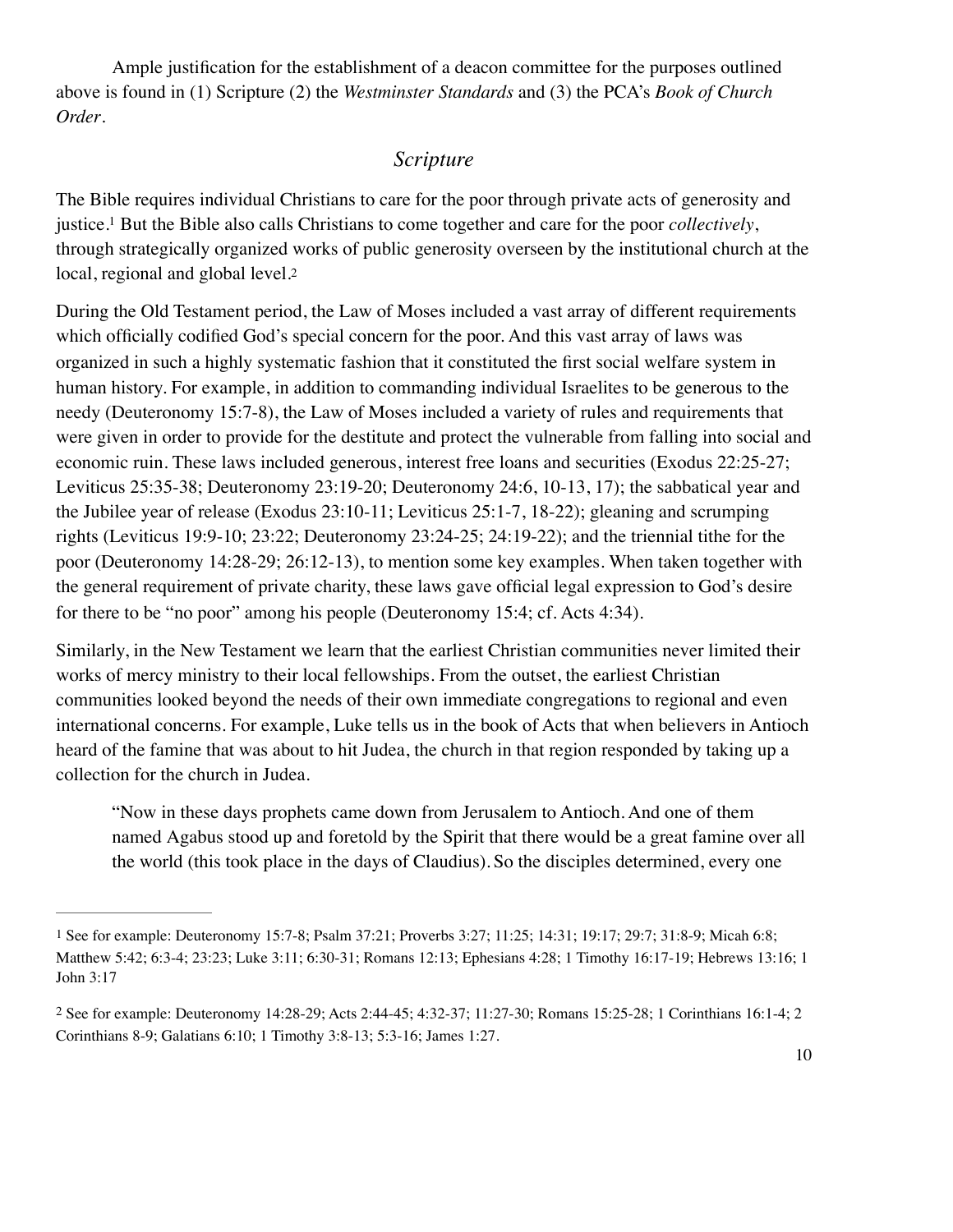<span id="page-10-3"></span>according to his ability, to send relief to the brothers living in Judea. And they did so, sending it to the elders by the hand of Barnabas and Saul." (Acts 11:27-30) [3](#page-10-0)

Thus, early in his ministry, the elders of the church at Antioch asked Saul (i.e., the Apostle Paul) with Barnabas to deliver this relief fund. And in Galatians 2, Paul later recounts the common concern for the poor that he also shared, not only with the leadership at Antioch, but also with the "pillars" of the church in Jerusalem. According to Paul, this common concern of the early church's leadership was a natural outworking of their shared understanding of the gospel.

"…when James and Cephas and John, who seemed to be pillars, perceived the grace that was given to me, they gave me the right hand of fellowship to Barnabas and me, that we should go to the Gentiles and they to the circumcised. Only, they asked us to remember the poor, the very thing I was eager to do." (Galatians 2:9-10)

It is remarkable that the only concern that the *leadership* of the early church wanted to single out for specific emphasis when they met together with Paul was "to remember the poor" and that Paul says this was "the very thing" he was "eager to do" (Galatians 2:10). But it is perhaps even more remarkable to see how Paul actually went about working out this commitment to "remember the poor" through the Great Collection that he organized for the poor among the saints in Jerusalem (Acts 24:17; Romans 15:25-28, 1 Corinthians 16:1-4 and 2 Corinthians 8-9). As Jason Hood has observed,

<span id="page-10-5"></span><span id="page-10-4"></span>"For Paul, care for the poor cannot be pitted against 'gospel ministry.' The return to Judea to deliver the collection takes priority over Paul's visit to Rome. As he explains in Romans (Rom. 15), this visit was to be the great launch of gospel ministry in the western half of the Empire all the way to Spain. We do not know if Paul achieved this mission, but we do know that he delivered the collection. *The collection was so vital that its delivery was at that moment a more urgent matter for Paul than his desire to evangelize and plant churches on the missionary frontier.*"[4](#page-10-1)

Given the fact that Paul commands us to "join in imitating" him (Philippians  $3:17$ ),<sup>5</sup> it is reasonable to conclude that God would have us find similarly strategic ways to *collectively* care for the poor in

<span id="page-10-0"></span>[<sup>3</sup>](#page-10-3) We find the same *geographically expansive* expression of compassionate concern codified in Old Testament passages like Deuteronomy 15:7-8 which says "If among you, one of your brothers should become poor, in any of your towns within your land that the Lord your God is giving you, you shall not harden your heart or shut your hand against your poor brother, but you shall open your hand to him and lend him sufficient for his need, whatever it may be." Notice that the Israelites were not only responsible to care for Israelites in their own home town but in "any of your towns within your land."

<span id="page-10-1"></span>[<sup>4</sup>](#page-10-4) Jason Hood, "Theology in Action: Paul and Christian Social Care", in Jamie Grant and Dewi Hughes eds., *Transforming the World: The Gospel and Social Responsibility* (Nottingham: Apollos, 2009), 134.

<span id="page-10-2"></span>[<sup>5</sup>](#page-10-5) See also 1 Corinthians 4:16-17; 11:1; Philippians 4:9; 1 Thessalonians 2:11-12; Hebrews 13:17.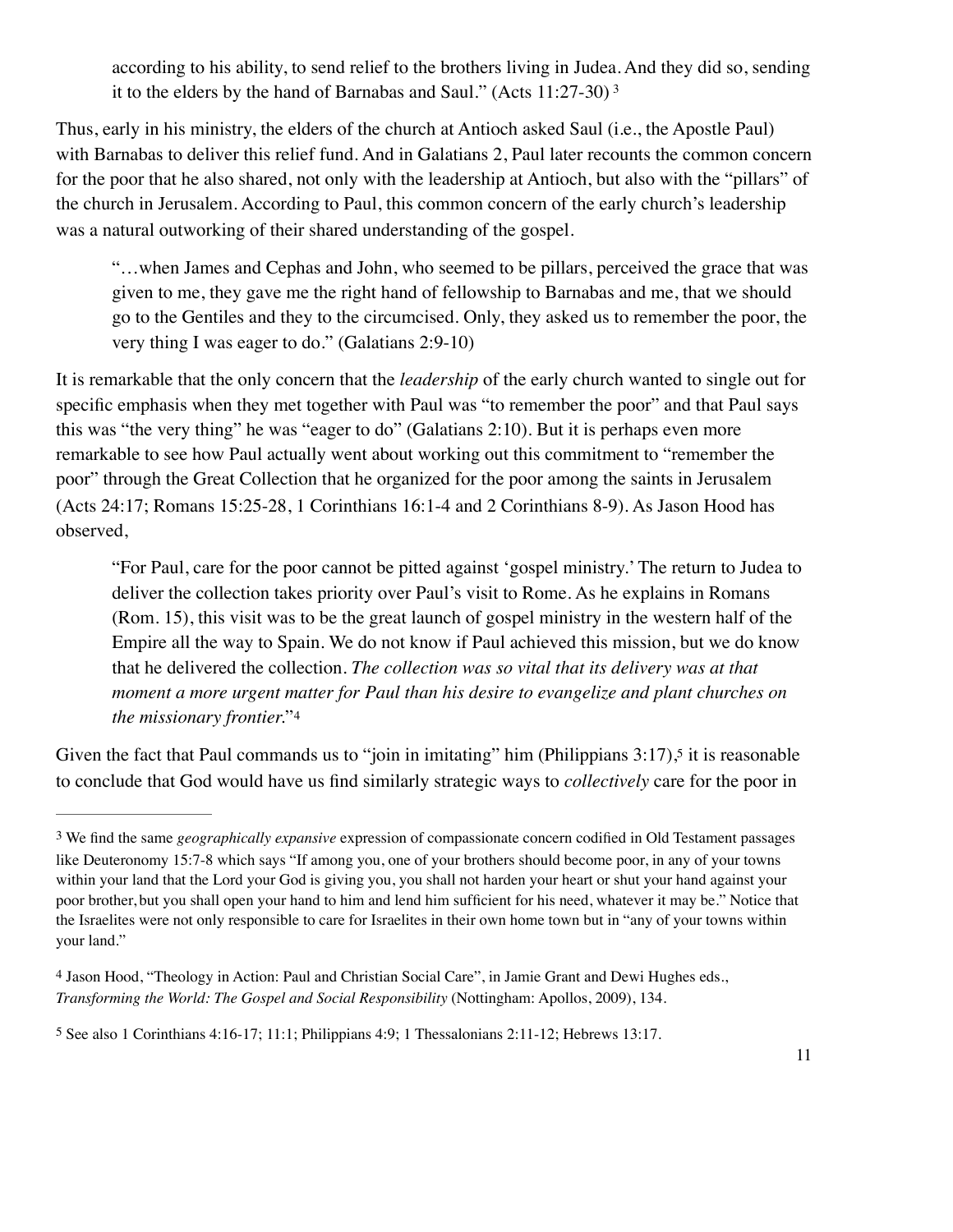our own day. Moreover, given the fact that God has established and ordained the office of the deacon to care especially for people's practical needs (Acts 6:1-7; 1 Timothy 3:8-13; 5:3-16), it is reasonable to conclude that they should have a significant leadership role in the organization and execution of these efforts.

Finally, we should note that while a clear priority is placed on caring for the needs of fellow believers throughout Scripture, our works of mercy should not be limited to Christians. Mercy is to be extended to all people (Proverbs 3:27; 25:21-22; Romans 12:9; Galatians 6:10; 1 Thessalonians 3:12; 5:15). As Jesus himself taught us in the Parable of the Good Samaritan (Luke 10:25-37), the question we should ask is not "Who is my neighbor" but "For whom will I be a neighbor?"

#### *Westminster Standards*

#### According to the *Westminster Confession of Faith*,

"Saints by profession are bound to maintain an holy fellowship and communion in the worship of God, and in performing such other spiritual services as tend to their mutual edification; as also in relieving each other in outward things, according to their several abilities and necessities. Which communion, as God offers opportunity, is to be extended unto all those who, in every place, call upon the name of the Lord Jesus." (WCF 26.2)

Notice that the Confession of faith not only emphasizes the *spiritual* communion of the saints but also their *financial fellowship* and *practical partnership*. That is, communion in "outward things, according to their several abilities." Moreover, according to the Confession, this financial fellowship and practical partnership is not to be limited to local congregations but is to be "extended unto… every place."

#### *The Book of Church Order*

"It is the duty of the deacons to minister to those who are in need, to the sick, to the friendless, and to any who may be in distress. It is their duty also to develop the grace of liberality in the members of the church, to devise effective methods of collecting the gifts of the people, and to distribute these gifts among the objects to which they are contributed. They shall have the care of the property of the congregation, both real and personal, and shall keep in proper repair the church edifice and other buildings belonging to the congregation. In matters of special importance affecting the property of the church, they cannot take final action without the approval of the Session and consent of the congregation. In the discharge of their duties the deacons are under the supervision and authority of the Session. In a church in which it is impossible for any reason to secure deacons, the duties of the office shall devolve upon the ruling elders." (BCO 9-2)

 "Deacons may properly be appointed by the higher courts to serve on committees, especially as treasurers. It is suitable also that they be appointed trustees of any fund held by any of the Church